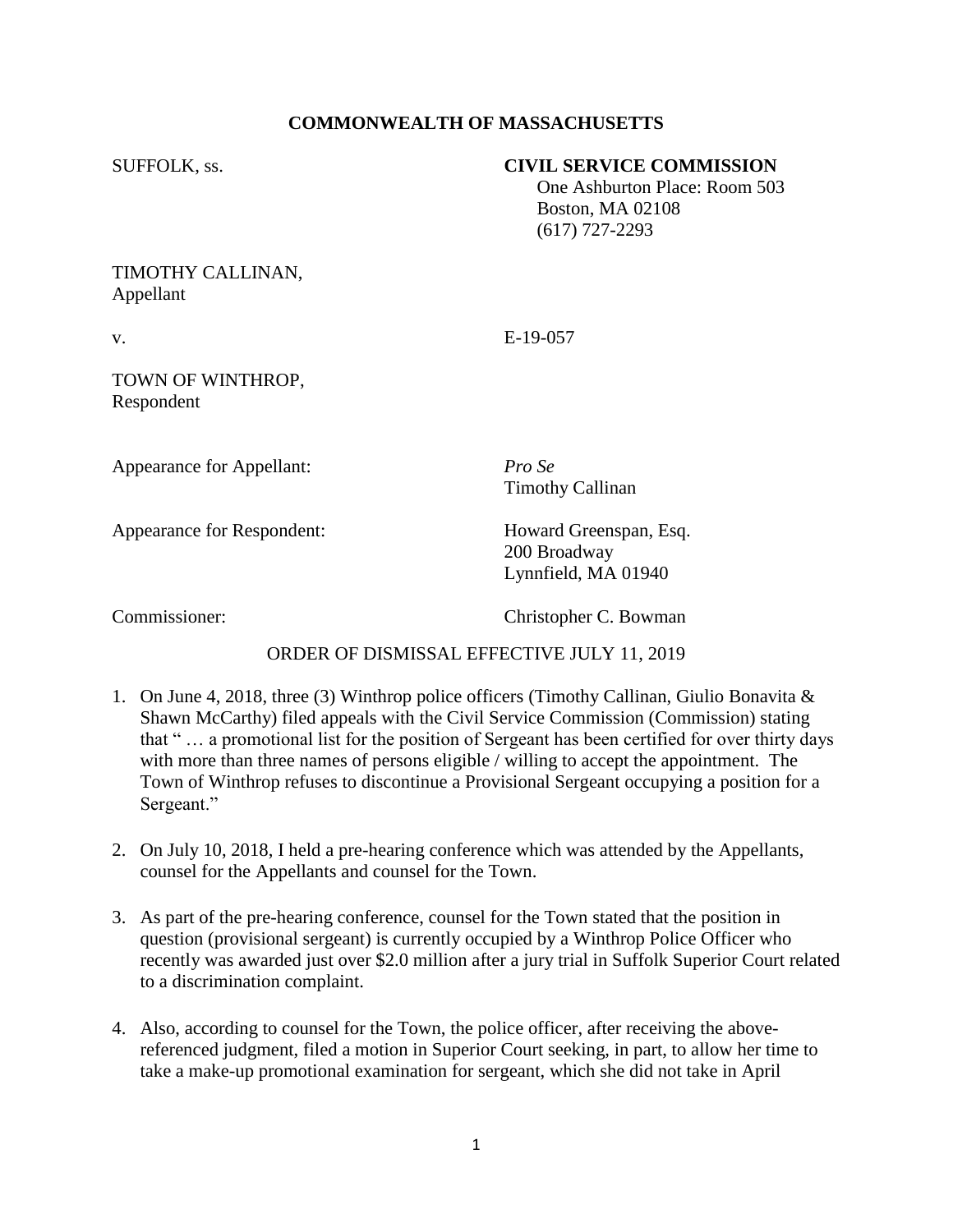2018. According to counsel for the Town, the police officer argued to the Court that she was unable to prepare for the examination due to her pending litigation.

- 5. The Town and the police officer subsequently entered into an agreement, that was accepted and ordered by the Court, in which the police officer was granted six (6) months' exam preparation time and then allowed to take a make-up examination. In the interim, the Town was enjoined from removing the police officer from her position as provisional sergeant until October 30, 2018.
- 6. Counsel for the police officers argued that the order was not consistent with the civil service law, which requires the rescission of a provisional promotion within 30 days of the establishment of an eligible list.
- 7. I advised all parties that the Commission was unlikely to take any action that is contrary to a Superior Court order and suggested that the proper venue, if any, for the police officers to contest the Superior Court order may be the Superior Court.
- 8. The Town submitted a motion to dismiss and the police officers submitted a reply / opposition.
- 9. On September 27, 2018, the Commission issued a decision (Callinan et al v. Winthrop, 31 MCSR 297 (2018)), dismissing the Appellants' appeals, concluding in part that: "the Superior Court, acting in the context of discrimination litigation, ordered additional relief that it deemed reasonable and proper to a victim of discrimination. Importantly, that relief is fairly limited and set to expire within weeks. In that context, relief by the Commission is not warranted here."
- 10. On March 14, 2019, the Appellant, Michael Callinan (Mr. Callinan), filed this subsequent appeal with the Commission, stating in part: "As of today, there still has been NO ACTION by the Town of Winthrop to promote from the eligible list which was created on May  $2<sup>nd</sup>$ , 2018. The few weeks until expiration has now turned into several months. The EXPIRED relief that was deemed to be 'fairly limited" has been the result of numerous adverse effects, including issued with the appeals process, candidate scoring complaints, and unfair prejudice toward examinees who have done nothing but abide by the laws of M.G.L., c. 31, which the Commission has primary jurisdiction over."
- 11. On April 2, 2019, I held a pre-hearing conference at the offices of the Commission, which was attended by Mr. Callinan and counsel for the Town.
- 12. According to the parties, a new eligible list for Sergeant was established on April 1, 2019. Mr. Callinan is still ranked first on this revised eligible list.
- 13. According to the Town, a Certification will be generated from this eligible list to fill two (2) sergeant vacancies; the candidates will have ten (10) says to sign the Certification as willing